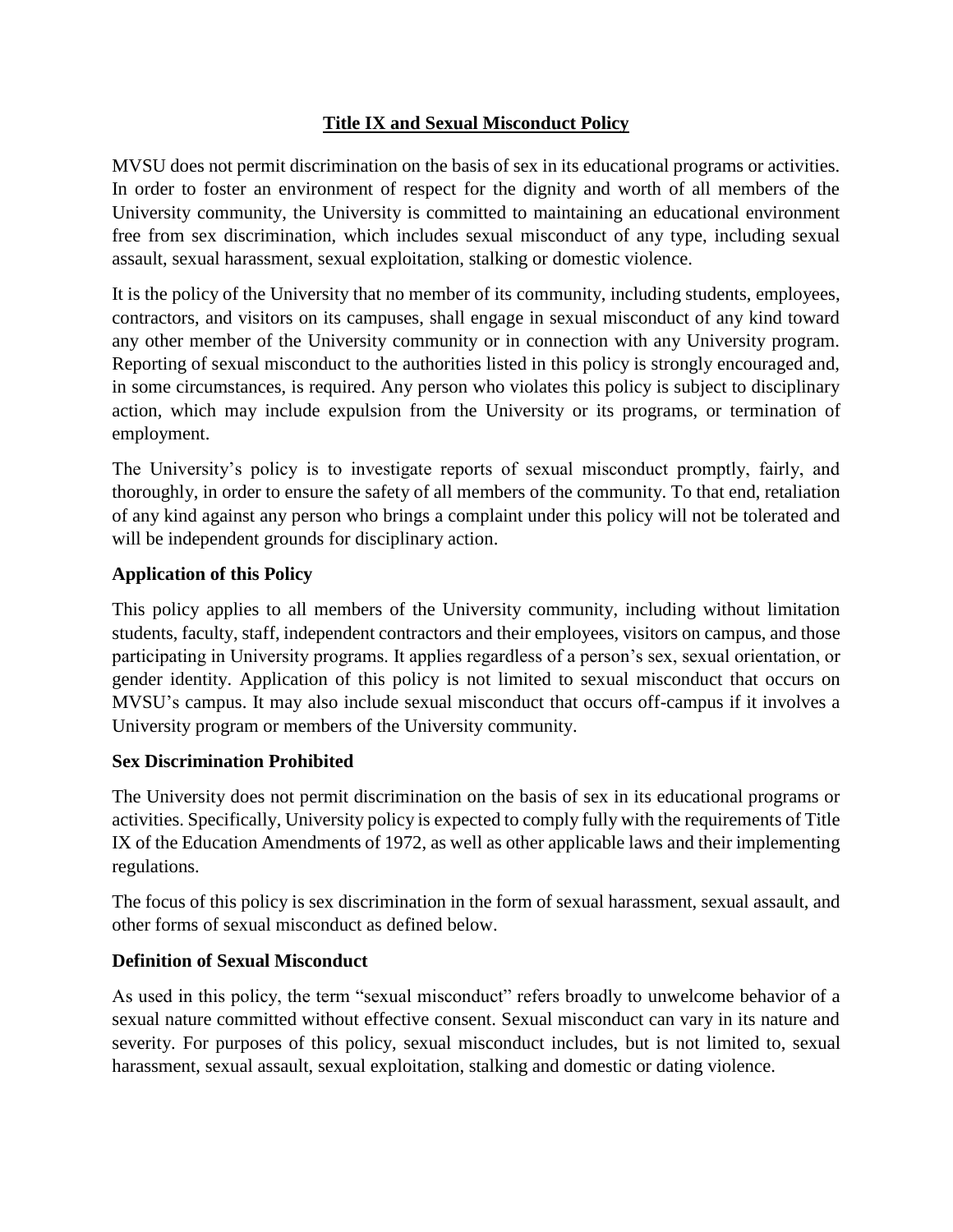• **Sexual Harassment** is unwelcome conduct of a sexual nature. It can include verbal or nonverbal communication or physical conduct. It is prohibited by this policy when it is sufficiently severe, pervasive or persistent that it denies or limits or is likely to deny or limit a reasonable person's ability to participate in or benefit from University programs, services, opportunities or activities. Examples of prohibited sexual harassment include, but are not limited to (a) repeated sexual solicitations toward a person who has indicated they are unwelcome; (b) conditioning favorable treatment in connection with any University program upon sexual favors; (c) threats of a sexual nature that do not rise to the level of sexual assault or domestic violence; and (d) severe, pervasive, or persistent insults or derisive comments related to sex, gender, or sexual orientation directed at a specific individual.

Whether sexual harassment is sufficiently severe, pervasive or persistent to violate this policy may depend on multiple factors. Thus, a person should not be deterred from reporting unwelcome sexual conduct simply because they are not certain whether it is severe, pervasive or persistent enough to constitute a policy violation. That is a determination for the University to make, and a person reporting harassment will never be penalized or retaliated against for any report made in good faith.

- **Sexual Assault** refers to rape or other physical sexual acts perpetrated against a person without their consent. Sexual assault includes sexual penetration or intercourse or any other physical contact of a sexual nature that occurs without consent. This includes, but is not limited to, deliberate physical touching, as well as contact of a sexual nature with an object. Sexual assault also includes attempted physical sexual contact without consent, as well as attempts to induce sexual activity via direct threats of physical violence, even where no physical contact ultimately occurs.
- **Sexual Exploitation** is taking sexual advantage of another person in a way that deliberately infringes on his or her reasonable expectation of privacy and/or security, but does not involve actual or attempted physical contact. Examples of sexual exploitation include, but are not limited to (a) recording images, video or audio of another person engaged in sexual activity or in a state of undress without that person's consent, even if the sexual activity itself is consensual; (b) distributing images, video or audio of another person engaged in sexual activity or in a state of undress—or threatening to distribute the same—if the person distributing knew or reasonably should have known that the person depicted did not consent to the recording or the distribution; (c) viewing another person engaged in sexual activity or in a state of undress in a place where that person would have a reasonable expectation of privacy, without that person's consent and for the purpose of gratifying sexual desire; (d) failing to notify a person with whom one is engaged in a sexual activity that another person is observing.
- **Stalking** means engaging in a course of conduct directed at a specific person that would cause a reasonable person to fear for their safety or suffer substantial emotional distress.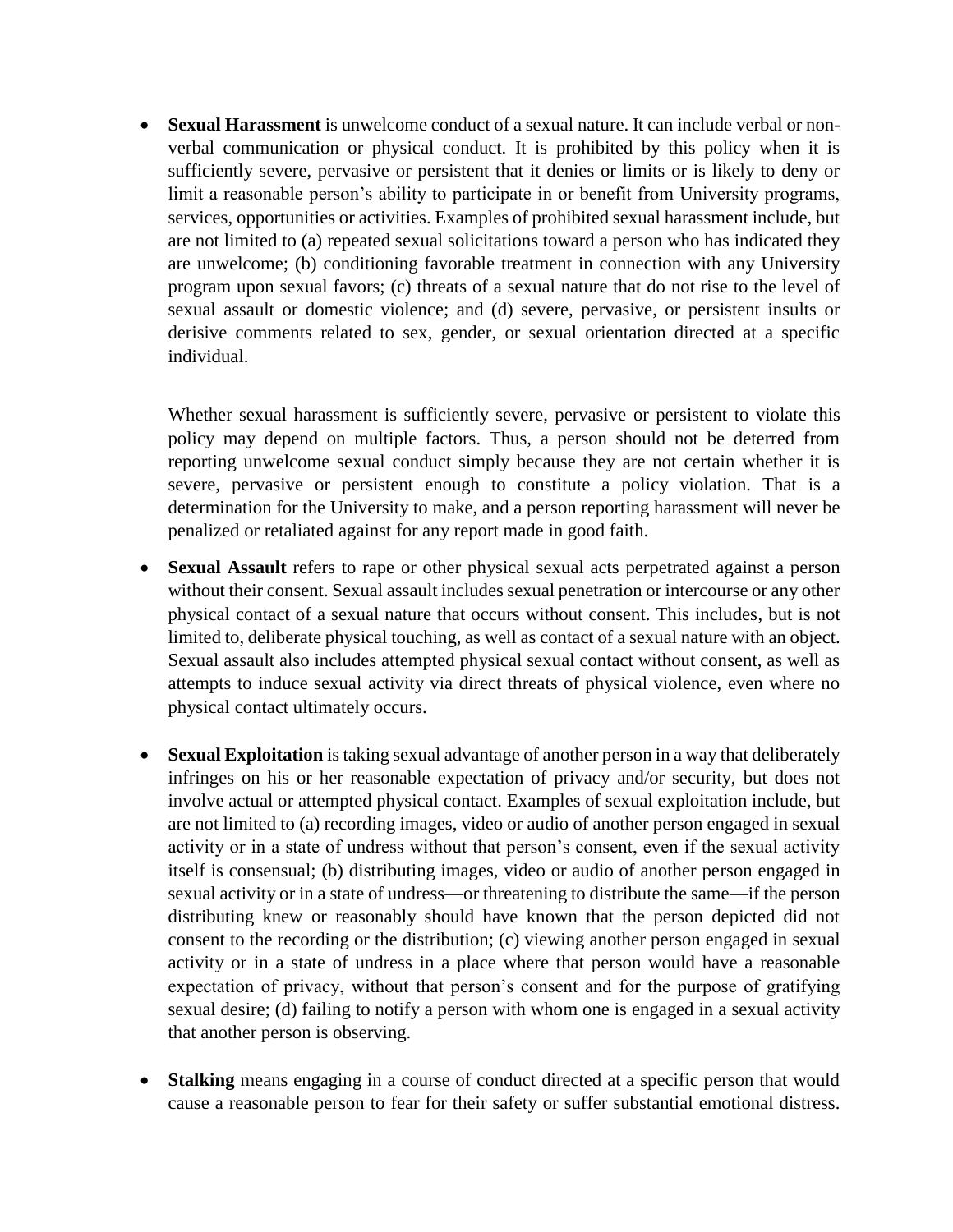Examples of stalking include, but are not limited to, physically pursuing a person against their wishes, or sending repeated unwanted messages by electronic or other means. Stalking violates this policy when it is undertaken, at least in part, for a sexual purpose.

• **Domestic/Dating Violence** refers to acts of physical violence, or threats of physical violence, committed by a person who is or has been in a social relationship of a romantic or intimate nature with the victim. The violent act itself may or may not be sexual in nature.

These definitions and all other parts of this policy shall be interpreted in accordance with the rights to free expression held by members of the University community. Consequently, the mere expression of opinions, ideas, words or symbols that another person finds objectionable will not, without more, constitute a violation of this policy.

### **Definition of Consent**

Consent refers to words or actions that clearly show an active, knowing and voluntary agreement to engage in a particular sexual activity. Consent is determined objectively. This means that an individual is deemed to have given consent when a reasonable person, under the particular circumstances of the encounter, would understand the individual's words and/or actions as indicating the required agreement.

Consent may be withdrawn at any time by words and/or actions that clearly show the individual no longer wishes to participate. Silence and/or the absence of resistance by themselves are not consent. Consent to engage in sexual activity in the past by itself is not consent to future sexual activity. Consent to engage in sexual activity with one person is not consent to engage in sexual activity with another person.

- **Force or coercion.** There is no consent when a person submits to sexual activity due to physical force or the threat of physical force. Likewise, there is no consent when a person intentionally uses coercion to cause another person to agree to sexual activity. Coercion is threatening an adverse consequence that is sufficiently severe as to prevent a reasonable person from exercising free will in the decision whether to consent. Examples of coercion may include, but are not limited to, threatening self-harm if a person does not agree to sexual activity, threatening to "out" another person's sexual orientation, or threatening an adverse employment action. Coercion is not merely words of persuasion one might reasonably use to seek voluntary consent to sexual activity.
- **Incapacity or impairment.** There is no consent if a person is mentally or physically incapacitated or impaired such that they cannot understand the fact, nature, or extent of the sexual situation. This includes impairment or incapacitation due to alcohol or drug consumption if it prevents the person from having such an understanding, as well as being asleep or unconscious. It also includes instances in which a person lacks the required understanding due to medical conditions, or cognitive or other disabilities.

In some instances, a person may give what appears to be consent, despite being incapacitated. For example, a person may speak despite having "blacked out." In such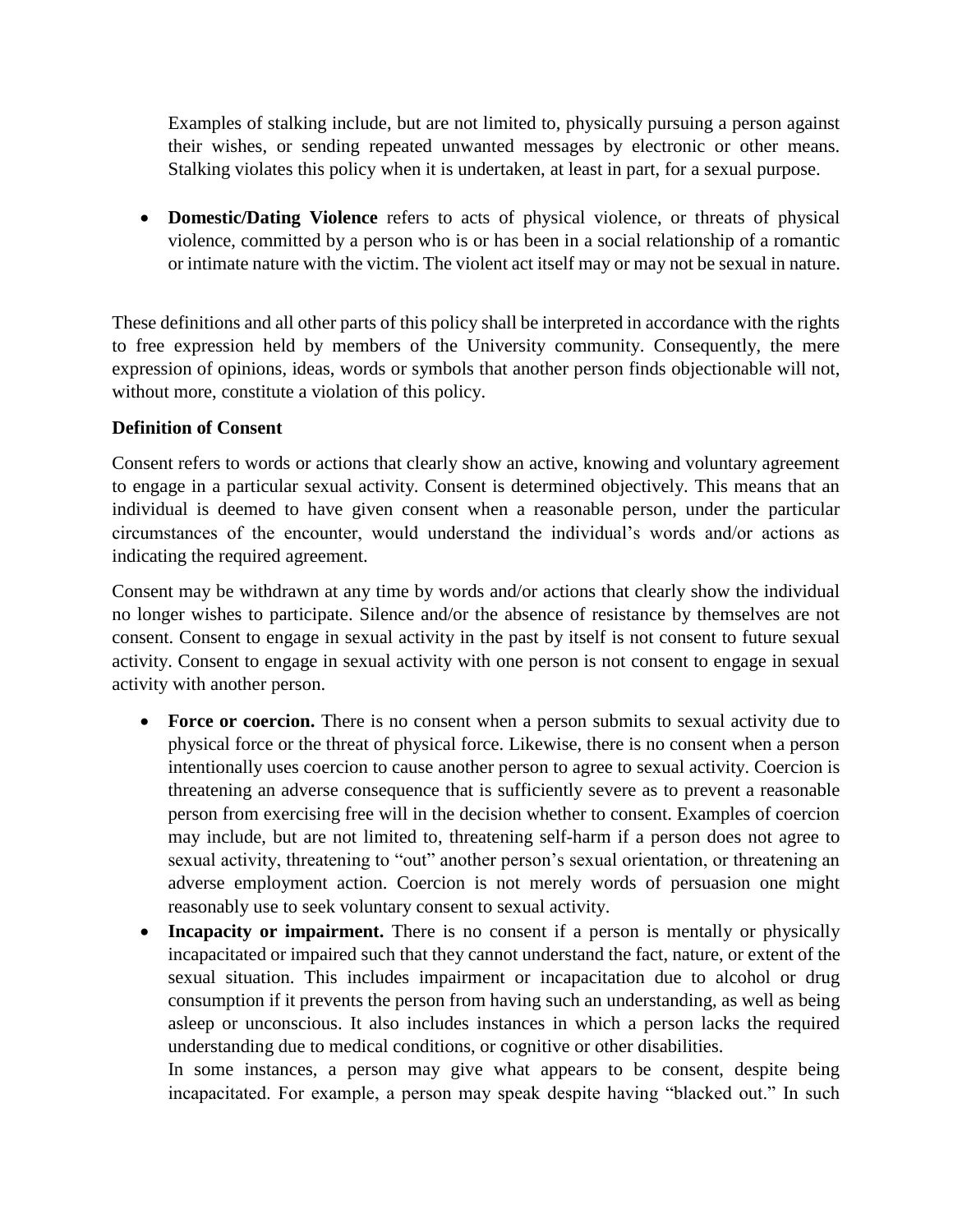cases, the objective standard for consent applies, meaning that a policy violation occurs unless a reasonable individual under the particular circumstances would have believed that the incapacitated person's actions signaled active, knowing and voluntary agreement to sexual activity. Even if this objective standard is satisfied, if the other individual was actually aware of the person's incapacity, there is no consent.

• **Age.** There is no consent for purposes of this policy where a person is too young to give effective consent under applicable law. Under Mississippi law, persons under fourteen cannot give effective consent to sexual activity with any older person, where the age difference is greater than twenty-four months. Persons between the ages of fourteen and sixteen cannot give consent to sexual activity with any older person where the age difference is greater than thirty-six months.

### **Filing a Sexual Misconduct Complaint**

Victims of sexual misconduct are encouraged to file a report with the Office of Student Conduct/Title IX Coordinator and/ or law enforcement. The report may be informational and not require immediate action, or may be in the form of a complaint for action to be taken immediately. Actions taken by the University or the police may be separate and independent. University information will be kept in as confidential a manner as legally permissible.

Victims of sexual misconduct usually have two avenues to consider in filing a complaint. These options are not mutually exclusive. The first offers a University process and the second a criminal process. One, both, or either, may be pursued:

- 1. An alleged victim who wishes to have his or her case reviewed administratively, within the institution, should contact the Office of Student Conduct/Title IX Coordinator. The Executive Director of Residential Life and Student Conduct/Title IX Coordinator will explain the University's procedures.
- 2. An alleged victim who wishes to have his or her case handled criminally should contact law enforcement. A University staff member will accompany an accusing student through this process as requested. Contact the Executive Director of Residential Life and Student Conduct (662-254-3636) or Chief of University Police (662-254-3478) for more information.

#### **1. Emergency Assistance**

### *If you are in immediate physical danger or need emergency medical care, CALL 911.*

Your safety is the first priority. The options for assistance listed below can provide a quick response, but they cannot provide the immediate physical presence necessary to assist you if you are in danger. If you believe you are in immediate physical danger or if you need immediate medical assistance, *call 911***.** Police and/or an ambulance will be dispatched to assist you as necessary. University officials, if not alerted by your 911 call, can be alerted once you are safe.

#### *If you are not in immediate physical danger, call the MVSU University Police at 662-254-3478.*

If there is no immediate threat and you do not need immediate medical care, the MVSU University Police Department is the quickest, most direct way of reporting sexual misconduct and getting help. Calling the Police will notify the MVSU Staff, who are trained to help you obtain support,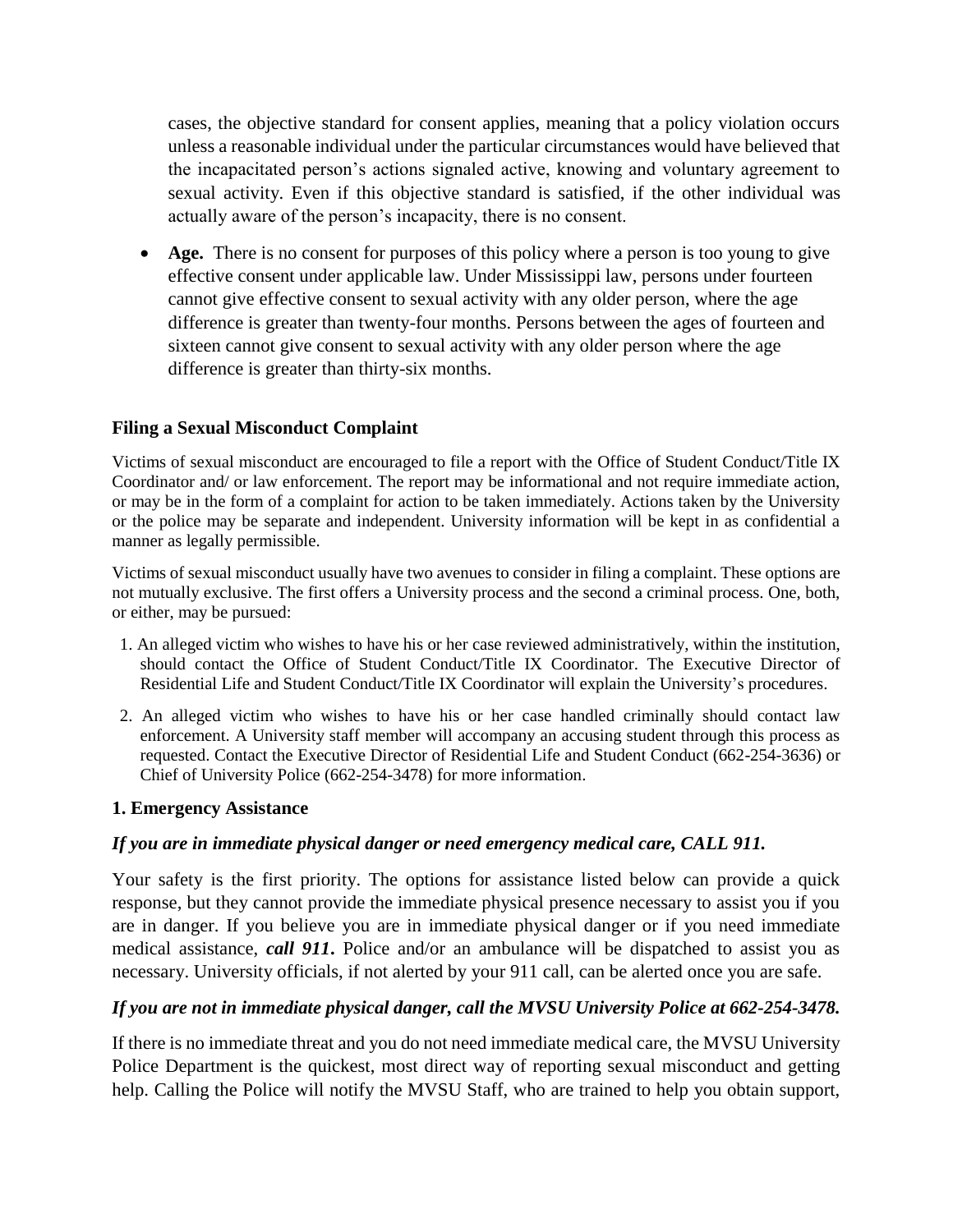which may include, as necessary, medical care, housing accommodations, academic accommodations, or counseling.

## **2. Reporting to the University**

## *Whom should you contact?*

The University's Title IX Coordinator is responsible for overseeing compliance with Title IX and other laws that address sexual misconduct and discrimination. The Coordinator oversees investigations and disciplinary proceedings in cases of sexual misconduct, as well as the interim accommodations and assistance for those who report such misconduct. The simplest and most direct route to submit a formal report to the University is to contact the Title IX Coordinator:

- Letitia Clay, Title IX Coordinator. Email: [title.ix@mvsu.edu;](mailto:title.ix@mvsu.edu) Phone: 662-254-3323. If a person does not wish to report directly to the Title IX Coordinator, they are encouraged to contact one of the following officials, who also can provide prompt assistance.
- **Raynaldo Gillus, Executive Director of Residential Life and Student Conduct**. Student Union Annex Bldg. Email: [raynaldo.gillus@mvsu.edu;](mailto:raynaldo.gillus@mvsu.edu) Phone: 662-254-3590.
- **Pamela Hilton, Director of Student Leadership and Engagement**. Student Union Bldg. Email: [pamela.hilton@mvsu.edu;](mailto:pamela.hilton@mvsu.edu) Phone: 662-254-3527.
- **Elizabeth Hurssey, Director of Human Resources.** William W. Sutton Administration Bldg., 3rd Floor. Email**:** [ejhurssey@mvsu.edu;](mailto:ejhurssey@mvsu.edu) Phone: 662-254-3781.
- **University Police.** Annex II. Bldg. Phone: 662-254-3478.

In addition to these officials, many MVSU personnel are trained to convey reports of sexual misconduct to the proper authorities on campus. These personnel are called "Responsible Employees" and their duties are discussed below. Whenever possible, however, incidents of sexual misconduct should be reported to one of the individuals listed above to provide the most prompt and direct response.

### *What should you do with any evidence of sexual assault?*

A person who experiences sexual assault should take steps to preserve evidence as soon as possible after the incident, even if he or she is unsure about reporting it. To better preserve evidence:

- Do not shower or douche.
- Try not to urinate. Urinating may reduce the ability to detect "date rape" drugs.
- If there was oral contact, do not smoke, eat, or brush your teeth.
- Do not change clothes. If you have already changed your clothes, place them in a paper bag, as plastic may destroy evidence. If you haven't changed, keep the original clothes on and bring an extra set to wear home.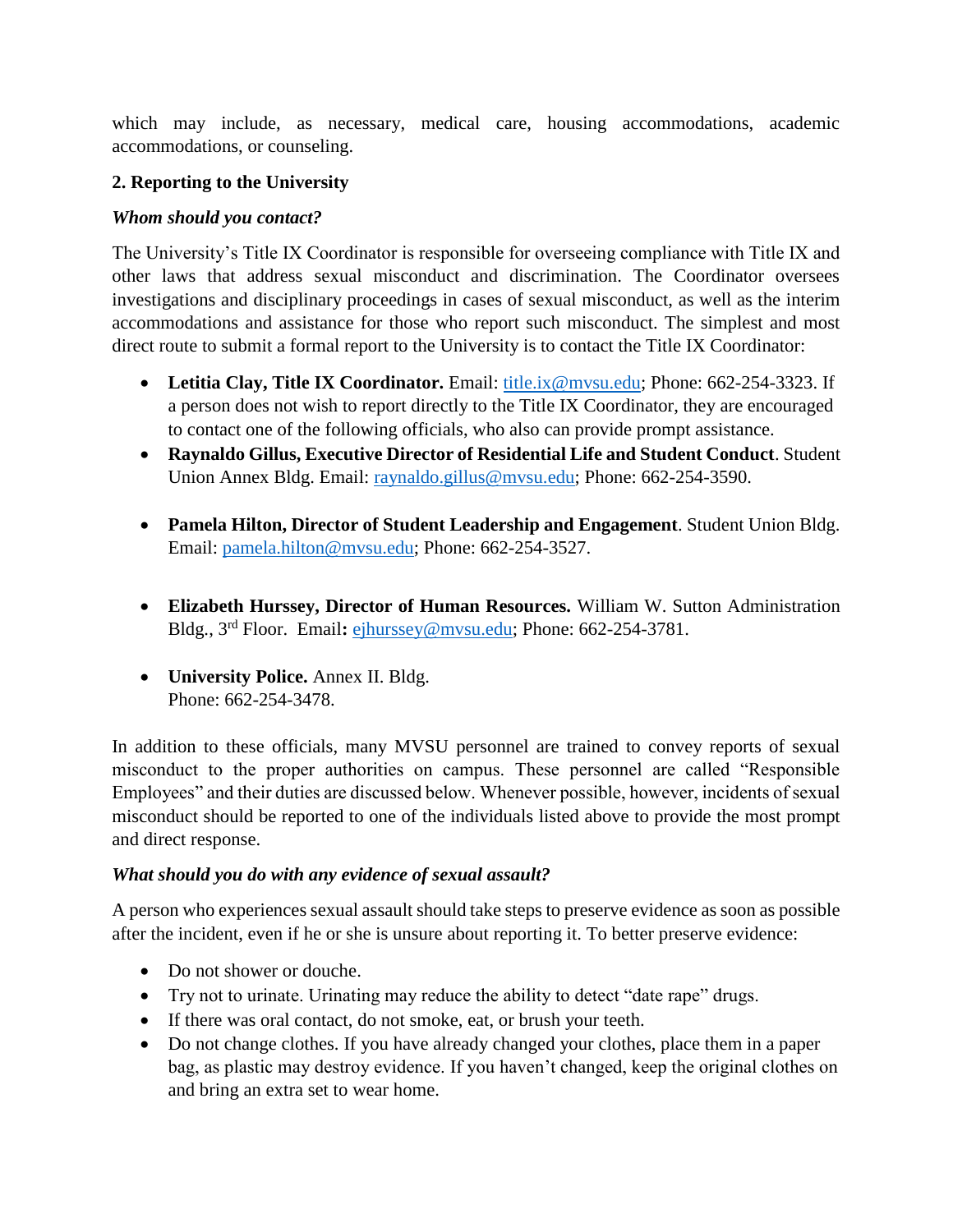• A Physical Evidence Recovery Kit (PERK) will preserve help preserve forensic evidence of an assault. Inform your medical care provider that you wish to have a PERK performed as soon as possible.

## *What if you are reporting workplace sexual harassment?*

Sexual harassment or other misconduct against University employees in the workplace may violate both this policy and/or the University's Harassment Policy. When reporting workplace sexual harassment that does not involve sexual assault or other violence, employees are encouraged to follow the reporting procedures contained in the MVSU Harassment Policy: **https://www.mvsu.edu/sites/default/files/Employee\_Handbook\_01.04.16.pdf (p. 42)**.

If workplace misconduct does involve sexual assault or other violence, employees should never attempt to resolve the matter directly with the accused person. In such cases, employees should report the matter directly to the Title IX Coordinator or the Director of Human Resources.

### *What if you report sexual misconduct to someone else at MVSU?*

If a report is made to an employee of the University other than those listed above, that employee may or may not have a duty to report the complaint to the Title IX Coordinator, depending on the employee's position and job duties.

Certain University employees are deemed "Responsible Employees" for purposes of Title IX and this policy. When a Responsible Employee receives a report of sexual misconduct, he or she has a mandatory duty to report that allegation to the Title IX Coordinator. As discussed below, there is a single, narrow exception to this mandatory reporting requirement where the alleged misconduct involves nonviolent employee-on-employee workplace harassment.

### *Who are MVSU's Responsible Employees?*

A Responsible Employee is any MVSU employee (a) who has actual authority to redress sexual misconduct; (b) who has been given the duty of reporting incidents of sexual misconduct or any other misconduct to appropriate University authorities; or (c) whom a student would reasonably but mistakenly believe has this authority or duty.

The Responsible Employee designation applies to professors and other faculty, deans and department heads, athletic coaches and administrators, personnel in the Office of Student Affairs, University Police Department personnel, resident assistants and directors, and any other employee who meets any of the three elements above. If you are uncertain whether you or someone else is a Responsible Employee, the Title IX Coordinator can help you make that determination.

• **Confidential Employees.** Certain employees are specifically exempted from Responsible Employee status. These include (1) licensed counselors, such as those at Student Counseling Services, and their staff members; (2) health care providers and staff, and (3) pastoral counselors. These employees are not required to relay any information about reported sexual misconduct to the University. Faculty members with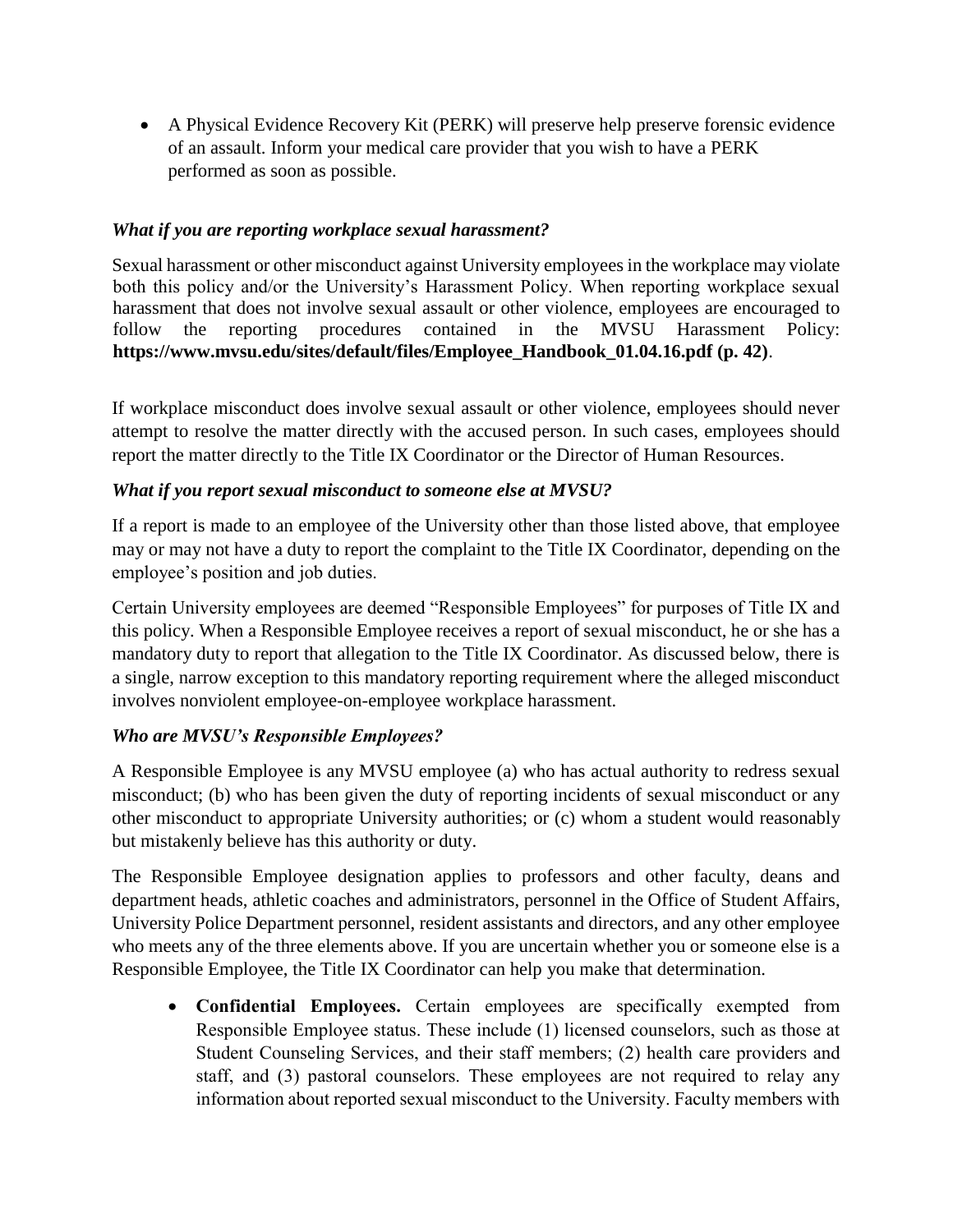duties that meet the above descriptions are exempted from mandatory reporting for information received when acting in their counseling or clinical capacity, but not for information received in other settings, such as office hours with students.

• **Other Exempted Employees.** The University may determine that other personnel, such as trained sexual assault advocates, should be exempted from mandatory reporting requirements, consistent with applicable law and legal guidance. Such a determination must be made in writing and approved by the Title IX Coordinator, Executive Director of Residential Life and Student Conduct and the Vice President for Student Affairs. Any employees so designated are not required to report identifying information about alleged sexual misconduct, but are required to report non-identifying information including the nature, date, time, and general location of the incident for purposes of record keeping under the Clery Act.

### *What happens when you inform a Responsible Employee of sexual misconduct?*

When a Responsible Employee receives a report of sexual misconduct, he or she has a mandatory duty to report that allegation to the Title IX Coordinator. This means that the Responsible Employee must inform the Title IX Coordinator, even if the person who experienced the alleged misconduct asks the employee not to do so.

University personnel who are not Responsible Employees are encouraged to report incidents of sexual misconduct to the University, but are not required to do so. Consequently, individuals who experience sexual misconduct should not presume that informing these employees will result in any remedial action by the University. They should instead report the matter to the Title IX Coordinator or other personnel listed above.

Statements concerning sexual misconduct that are directed to groups generally do not constitute reporting for purposes of this policy, even if a Responsible Employee is present or learns of the statement. This includes without limitation statements made in the course of public events such as rallies, vigils or speeches. If a person wishes to seek assistance from the University, they should speak directly to a Responsible Employee in a one-on-one setting.

### *Are there any exceptions to a Responsible Employee's duty to report?*

There is one narrow exception to the mandatory reporting requirement for Responsible Employees. If the alleged sexual misconduct is harassment of one employee by another employee and there is no allegation of sexual assault or other violence and no student or minor allegedly was involved, then a Responsible Employee may, in his or her discretion, decide not to report the incident to the Title IX Coordinator.

This exception recognizes that employees may wish to confer with co-workers about incidents of non-violent harassment without immediately triggering a University investigation. It applies solely to the reporting obligation addressed in this policy. It does not relieve any employee of any other reporting obligation he or she may have under any other policy or law. In all cases, all employees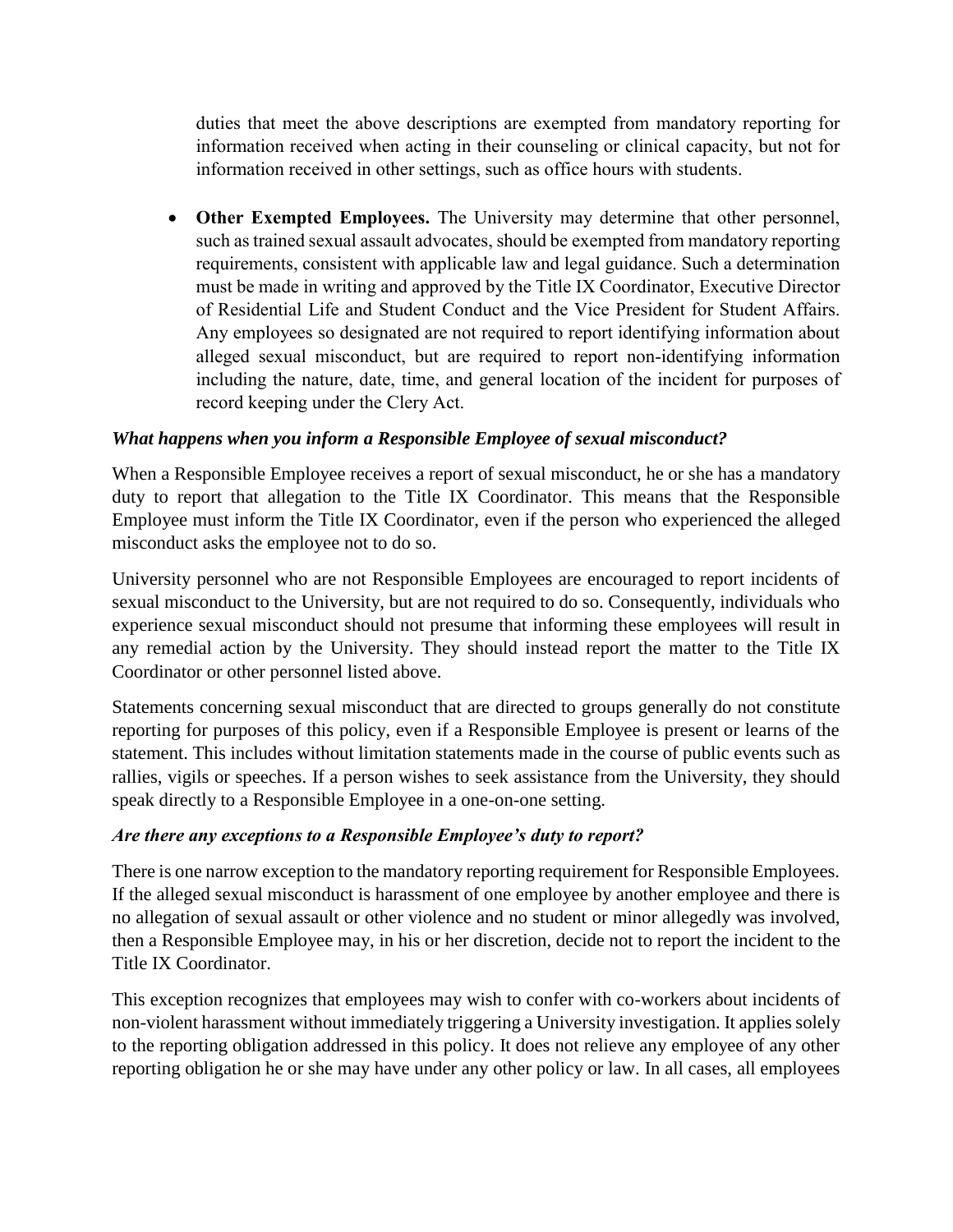are strongly encouraged to inform their co-workers of their options for reporting workplace harassment or other sexual misconduct to the University.

## *What are the duties of a Responsible Employee?*

Responsible Employees are required to notify the University's Title IX Coordinator when they learn of sexual misconduct against any member of the University community, guest on campus, or participant in any University program.

- **Reporting should be prompt.** A Responsible Employee should report an incident of sexual misconduct to the Title IX Coordinator as soon as is practical under the circumstances.
- **Reporting is not discretionary.** To be clear, aside from the single exception described above, the obligation to report sexual misconduct is not discretionary. A Responsible Employee may not, for example, decide not to report alleged misconduct because he or she believes it is not sufficiently serious, or because he or she does not believe it happened. These are decisions for the Title IX Coordinator and appropriate University officials to make.
- **Independent responses are prohibited.** Under no circumstances may any employee, department, organization, or division of the University attempt to resolve unilaterally any complaint of sexual misconduct that is required to be reported under this policy. In these cases, the Responsible Employee must always notify the Title IX Coordinator first, who will determine the appropriate response after consultation with appropriate officials.
- **Inform students of your obligations.** Many Responsible Employees can reasonably anticipate the possibility that students may report sexual misconduct to them. The University encourages these employees to inform students of their reporting obligations in advance. When sexual misconduct is actually reported, the employee should tell the reporting person as early in the conversation as possible that any information provided will have to be relayed to the Title IX Coordinator, and that if the reporting person prefers to keep the information confidential, the University has resources such as the Counseling Center and Health Center that can provide confidential assistance.
- Tell the reporting person what will happen next. A Responsible Employees should tell the person reporting sexual misconduct (1) that they will be informing the Title IX Coordinator of the incident; (2) why they are sharing this information—i.e., their obligation to inform those on campus in a position to respond; and (3) that the University will contact them to provide additional information and support.
- **Do not share the information with others.** Once the responsible employee has informed the Title IX Coordinator, his or her reporting duties are complete. He or she may not share the information with anyone else. If the responsible employee's supervisor or someone they report to expects to be notified of such reports, they may inform them that the report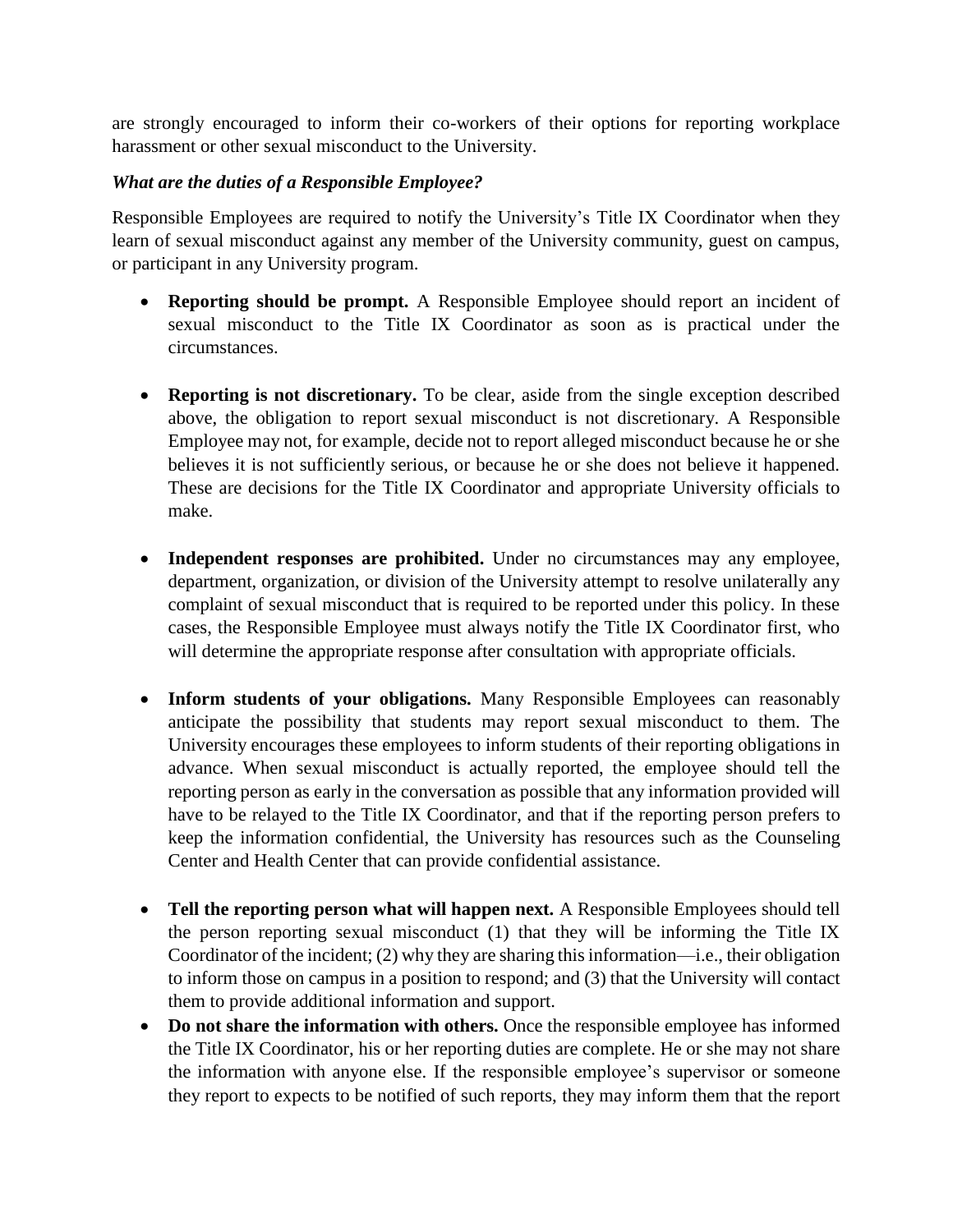has been relayed a complaint to the Title IX Coordinator, and that they may contact the Coordinator directly with questions or concerns.

## *After you report misconduct, will the information be kept confidential?*

The University will endeavor to keep reported information about sexual misconduct private to the greatest extent possible, but cannot guarantee that all information it receives will be kept confidential. Once a report is submitted to a Responsible Employee, the University has a duty to investigate the matter and endeavor to protect the safety of members of the community. In some instances, this means that certain information must be provided to individuals involved in an investigation.

Upon receiving a report of sexual misconduct, the Title IX Coordinator will attempt to contact the person who made it (the "complainant") to determine his or her wishes with respect to privacy. If the complainant requests that their identity or other information be kept private, or that no disciplinary action be pursued, the University will give careful consideration to that request. However, there may be instances in which such requests cannot be honored, as they would impair the University's ability to ensure a safe and non-discriminatory environment for all students. Factors considered include, but are not limited to:

- The risk of the accused committing other acts of sexual misconduct, such as in cases where other complaints have been made against the same person.
- The risk of sexual misconduct of a similar nature, such as where multiple assaults occurred at the same location or involving the same group.
- The use of physical violence and/or weapons.
- The involvement of multiple alleged perpetrators.
- Allegations of threats or retaliation by the accused against the complainant or others.
- The reporting party's age.
- The parties' rights and/or the University's obligations under the Family Educational Rights and Privacy Act (FERPA) and other applicable privacy laws.

If the University determines it can honor a request to keep information private, it will take steps consistent with that request to ensure the safety of the complainant and others. However, complainants should understand that honoring a request for privacy necessarily will impair the University's ability to investigate and normally will prevent any disciplinary action from being taken against the accused. If someone who initially requested privacy later requests an investigation, the University will honor that request. However, delays may impair the University's ability to conduct a thorough investigation or take appropriate remedial action.

If the University determines it cannot honor a request for privacy, it will inform the complainant before any disclosure is made. The University will take whatever steps it deems necessary to protect the complainant and to ensure that information is available only to those who have a legitimate need to know. The University will make it clear to the accused party and others receiving information that any act of retaliation against the complainant will not be tolerated.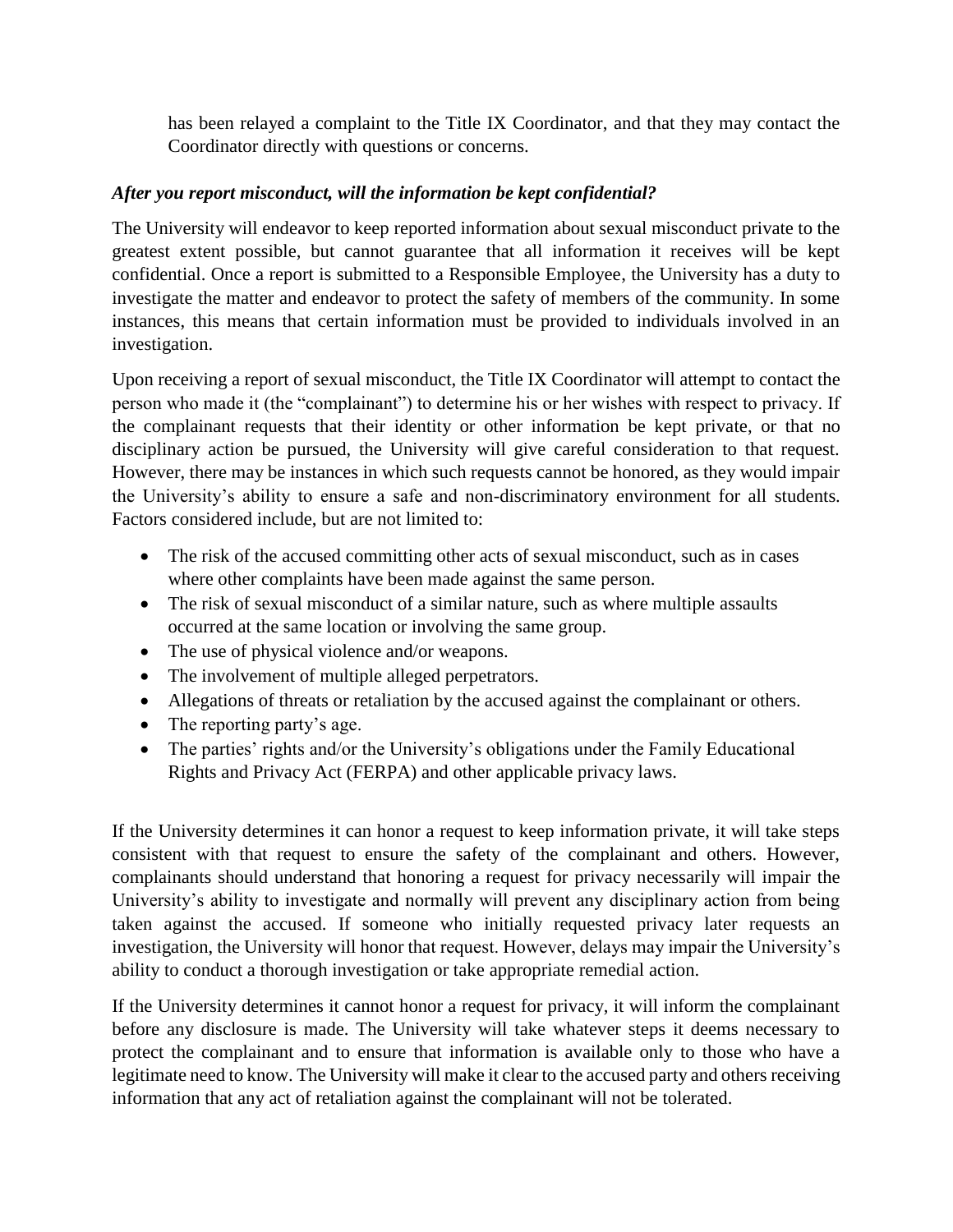# *If your report of sexual misconduct involves alcohol use, will you be punished?*

While the University does not condone violations of its policies, reporting incidents of sexual misconduct is of paramount importance. Thus, the University will not pursue disciplinary action against any person for possession or consumption of alcohol or drugs, when that possession or consumption is revealed in the course of a good faith report of sexual misconduct or other good faith statements made in connection with an investigation under this policy. Since an alcohol use violation cannot be completely overlooked, the University will provide referrals to counseling and may require educational options, rather than punishment, in such cases.

# **3. Confidential Assistance**

Certain University personnel are able to provide assistance to victims of sexual misconduct on a confidential basis. These individuals are not required to convey information regarding sexual misconduct to the Title IX Coordinator or anyone else. Consequently, communications with these individuals do not put the University on notice of sexual misconduct. While these individuals may be able to provide assistance such as counseling or health care, notifying them will not trigger an investigation by the University or any disciplinary proceedings. Sources of confidential assistance include:

- **Counseling Center:** (662-254-3831) allows students to meet confidentially with mental health counselors. Additionally, the Counseling Center can provide a sexual assault advocacy, offering confidential assistance, including (1) explaining reporting options; (2) providing accompaniment and assistance in seeking medical care or police assistance; and (3) seeking other assistance without disclosing the victim's identity.
- **Student Health Center:** (662-254-3331) provides medical care, including emergency care, to members of the University community. Information shared with the Health Center staff, including information pertaining to sexual assault or other misconduct, is confidential.

As discussed above, the University may elect to confer confidential status to other employees consistent with applicable laws and regulations. If you are not certain whether an employee is required to report sexual misconduct to the University, please inquire with the Title IX Coordinator.

### **4. Anonymous Disclosure**

Anonymous complaints of sexual misconduct or other unethical or unlawful behavior can be made through the MVSU Ethics Line, a comprehensive and confidential online reporting tool. You may use either of the following two methods to submit a report:

• Select the **"Make a Report"** link at the following website: <https://secure.ethicspoint.com/domain/media/en/gui/31499/index.html> **OR**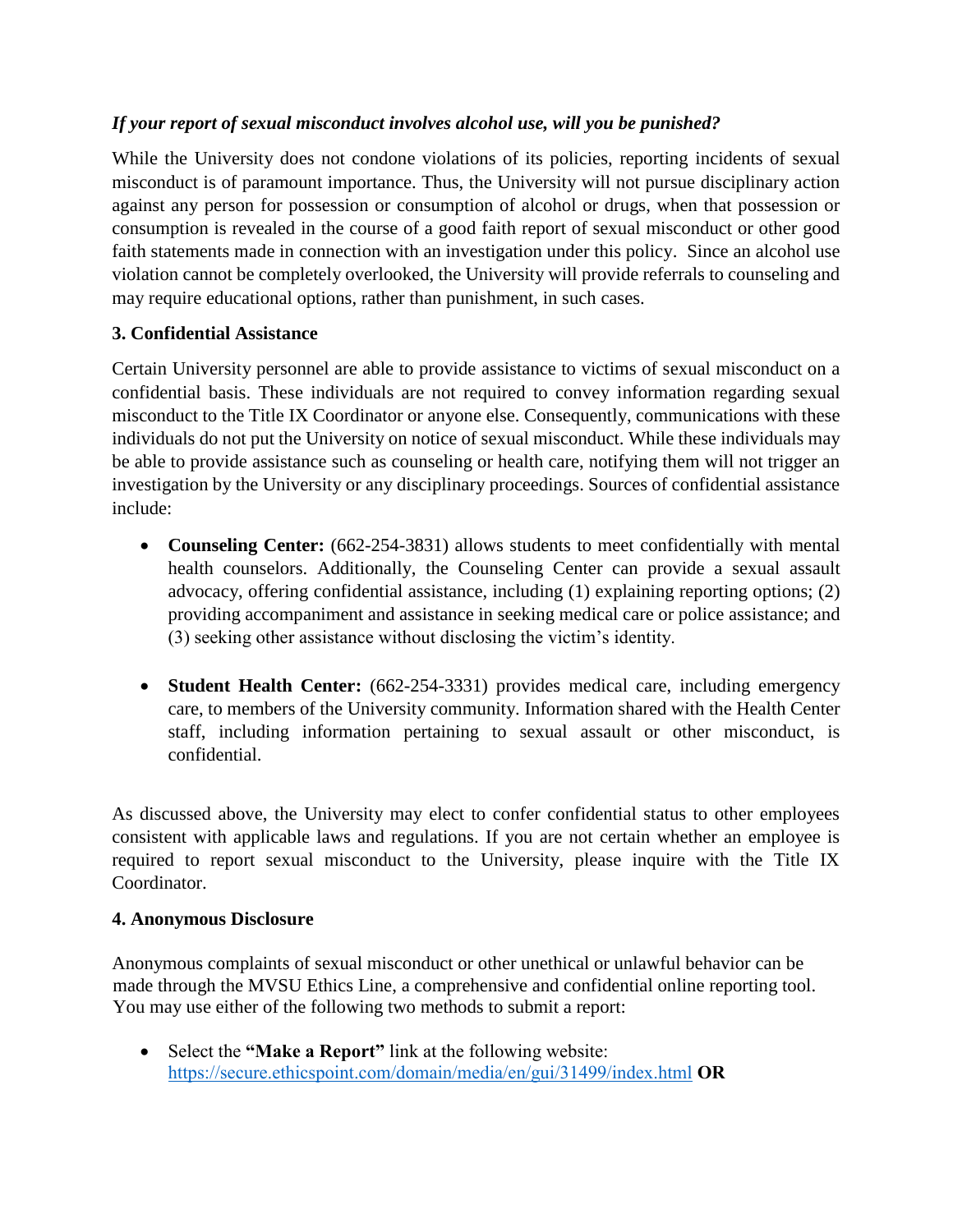• Dial toll-free, within the U.S., Guam, Puerto Rico and Canada: **877-310-0424.**

After you complete your report you will be assigned a unique code called a "report key." Write down your report key and password and keep them in a safe place. After **5-6** business days, use your report key and password to check your report for feedback or questions.

*The MVSU Ethics Line is not a 911 or emergency service.* If your situation involves any immediate threat, call 911 or the MVSU Police Department, not the Ethics Line. Further, the Ethics Line is not a substitute for reporting under this policy. While the University will take appropriate steps to address threats to safety or other ongoing problems identified by anonymous disclosures, its ability to respond, impose discipline, and/or accommodate the complainant normally will be significantly limited. Members of the community are therefore strongly encouraged to consider the other options for reporting listed in this policy.

### **5. Reporting to Law Enforcement Agencies**

The reporting procedures in this policy are not intended as a substitute for reporting sexual misconduct to law enforcement agencies. Sexual misconduct may involve violations of the law. Members of the University community always retain the right to report sexual misconduct to the police. However, reporting to law enforcement is never required under this policy.

In an emergency, the MVSU and Greenwood Police Departments can be reached by calling 911. Non-emergency contact information for these agencies is as follows:

- MVSU Police Department 662-254-3478
- Greenwood Police Department 662-453-3311
- Leflore County Sherriff's Office 662-453-5141
- U.S. Department of Justice Office of Civil Rights 202-514-4609

Reporting to the MVSU Police Department will trigger the responses outlined in this policy. Reporting to other law enforcement agencies will not trigger these responses unless and until that agency elects to share the information with University officials or until you make a report as outlined in this policy.

Making a report under this policy is independent of any criminal investigation or proceedings. Thus, you may report to the University, a law enforcement agency, or both. The University, in its discretion, may not wait for the conclusion of any criminal investigation or proceedings to commence its own investigation or disciplinary proceedings. The University may take interim measures, if necessary, for the safety and security of the University community.

Individuals who bring reports of sexual misconduct to the University will be informed of their options for reporting to law enforcement agencies. If requested, the University will take reasonable steps to assist the individual in reporting to law enforcement.

While requests by reporting parties for non-disclosure of information to law enforcement will be carefully considered, there may be circumstances under which University officials must provide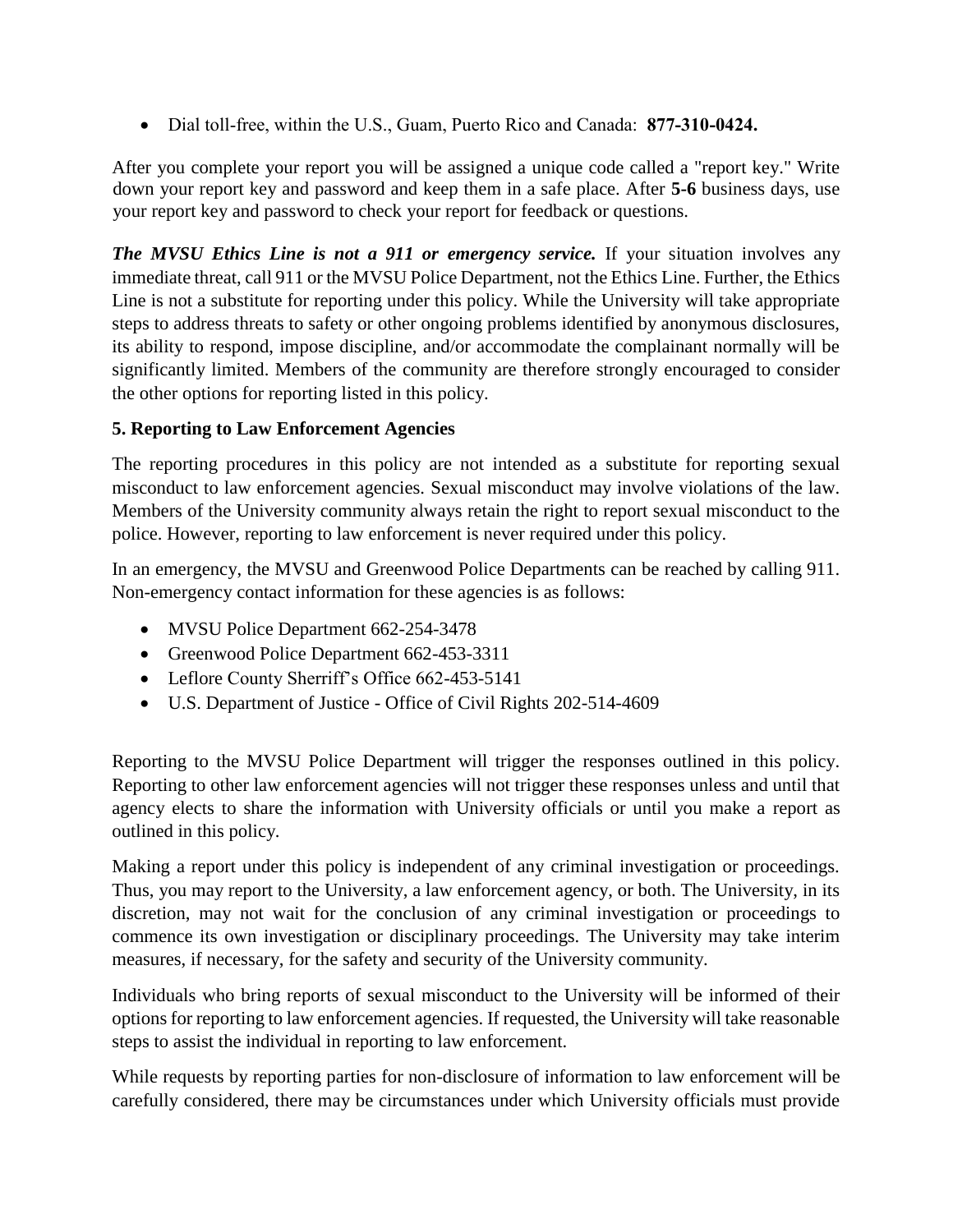law enforcement with information, such as where disclosure is required by law or is necessary to ensure campus safety.

# **Prohibition on Retaliation**

Retaliation against individuals who report sexual misconduct, or who cooperate with an investigation of alleged misconduct, whether conducted by the University or any law enforcement agency, is strictly prohibited. Retaliation is an independent basis for disciplinary action, regardless of the outcome of the underlying complaint. For purposes of this policy, retaliation includes any adverse action that would deter a reasonable person from reporting, testifying, or otherwise cooperating with an investigation or proceeding. Any such retaliation should be reported immediately to the Title IX Coordinator.

# **False Reporting**

While the University recognizes the rarity of intentionally false reports of sexual misconduct, submitting a deliberately false report or providing false information in bad faith is prohibited under this policy and is grounds for disciplinary action. A report is made in bad faith when the person making it actually knew it was false or made it with reckless disregard for the truth. A report is not made in bad faith merely because an adjudicator finds an accused party not responsible.

Where a false report or statement has been made in bad faith, disciplinary action by the University against the person making it is not retaliation within the meaning of this policy. This exception applies solely to official disciplinary action by the University. It does not authorize other retaliation of any kind by any individual, department or organization, even where bad faith is found.

### **Investigation and Adjudication Procedures**

All investigations and disciplinary proceedings concerning alleged sexual misconduct will be conducted in a prompt, fair, and impartial manner by individuals who have received appropriate training.

### **1. Initial Investigation**

*The Timeframe.* Absent extenuating circumstances, the University will strive to conduct a full investigation of a complaint of sexual misconduct and adjudicate the complaint within sixty calendar days after receiving consent to proceed with an investigation from the complainant or within sixty calendar days of deciding to proceed with an investigation absent the complainant's agreement.

*Interim Assistance.* While an investigation is pending, the University will take reasonable interim steps to protect complainants. These steps may include, but are not limited to:

- Modifying class or work schedules as necessary;
- Making alternate housing or workplace arrangements;
- Addressing other academic or workplace concerns (e.g. assignments, leaves of absence, or withdrawal); and
- Providing additional and/or targeted educational programming and training.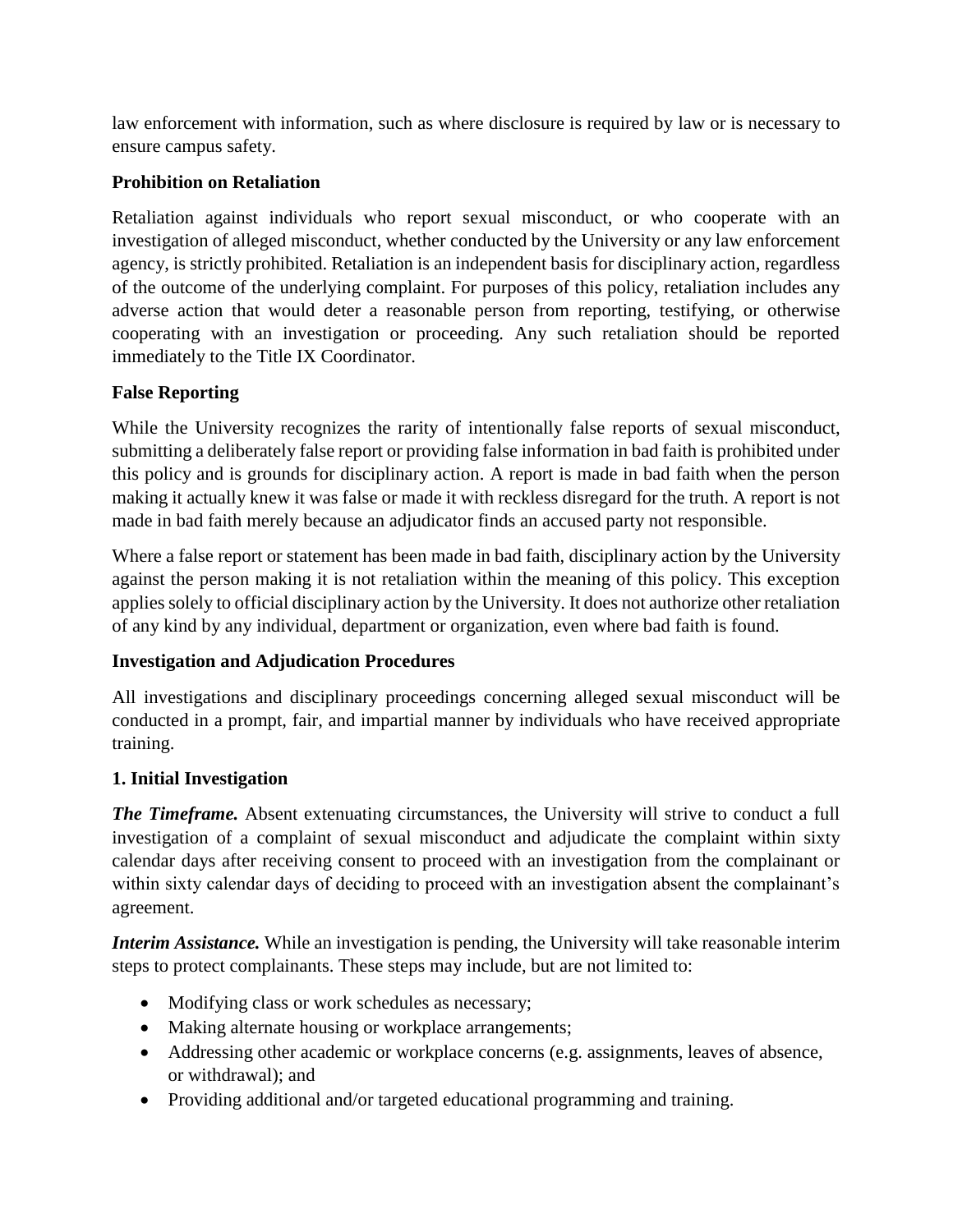The University may also issue orders prohibiting contact between the complainant, the accused, and/or any other member of the University community. While these accommodations are most commonly provided to complainants, the University may also make accommodations for the accused or any other person, where it deems them necessary for a prompt, fair, and impartial resolution. A written description of available accommodations and assistance will be made available upon request.

*The Investigator.* The Title IX Coordinator will select an appropriate person(s) to conduct the investigation and will explain the conduct procedures, including the difference between the administrative procedure and criminal reporting, the no contact order, remedial action, and confidentiality and privacy. In exceptional cases, an external investigator may be used. In all cases, the investigator will have received proper training on issues relating sexual misconduct and Title IX. The investigator may regularly consult with the Title IX Coordinator on the progress of the investigation and potential issues that require additional follow-up.

*Initial Contact with the Parties.* When an investigation begins, the Title IX Coordinator or a designee will schedule a meeting with the complainant. The complainant will be informed about the relevant provisions of this policy, the nature of the investigation, the availability of interim accommodations and assistance, the prohibition on retaliation, the right to report to law enforcement agencies, and the possibility of informal resolution where appropriate. The Title IX Coordinator or a designee also will communicate to the accused party the relevant provisions of this policy, the nature of the investigation, and forms of support or assistance available to him or her.

### **2. Procedures for Adjudication**

The procedures for investigating and adjudicating complaints of sexual misconduct vary depending on the identity of the accused party. Where the accused party is a student, the procedures described below in part (b) will be used. Where the accused party is an employee, the procedures described below in part (c) will be used. In all cases where a student or employee is charged with sexual misconduct in violation of this policy, however, the following general rules in part (a) apply.

### **a. General Rules for Investigation and Adjudication**

- i. All parties to a sexual misconduct investigation will have equal rights throughout the resolution process and will have an equal opportunity to present relevant witnesses and other evidence if a hearing is necessary.
- ii. Both the complainant and accused have the right to have a non-participating advisor present at any hearing or any meeting related to the investigation or adjudication. If this advisor is an attorney, please see the procedure located in the **Student Code of Conduct, Due Process, page 76-77.**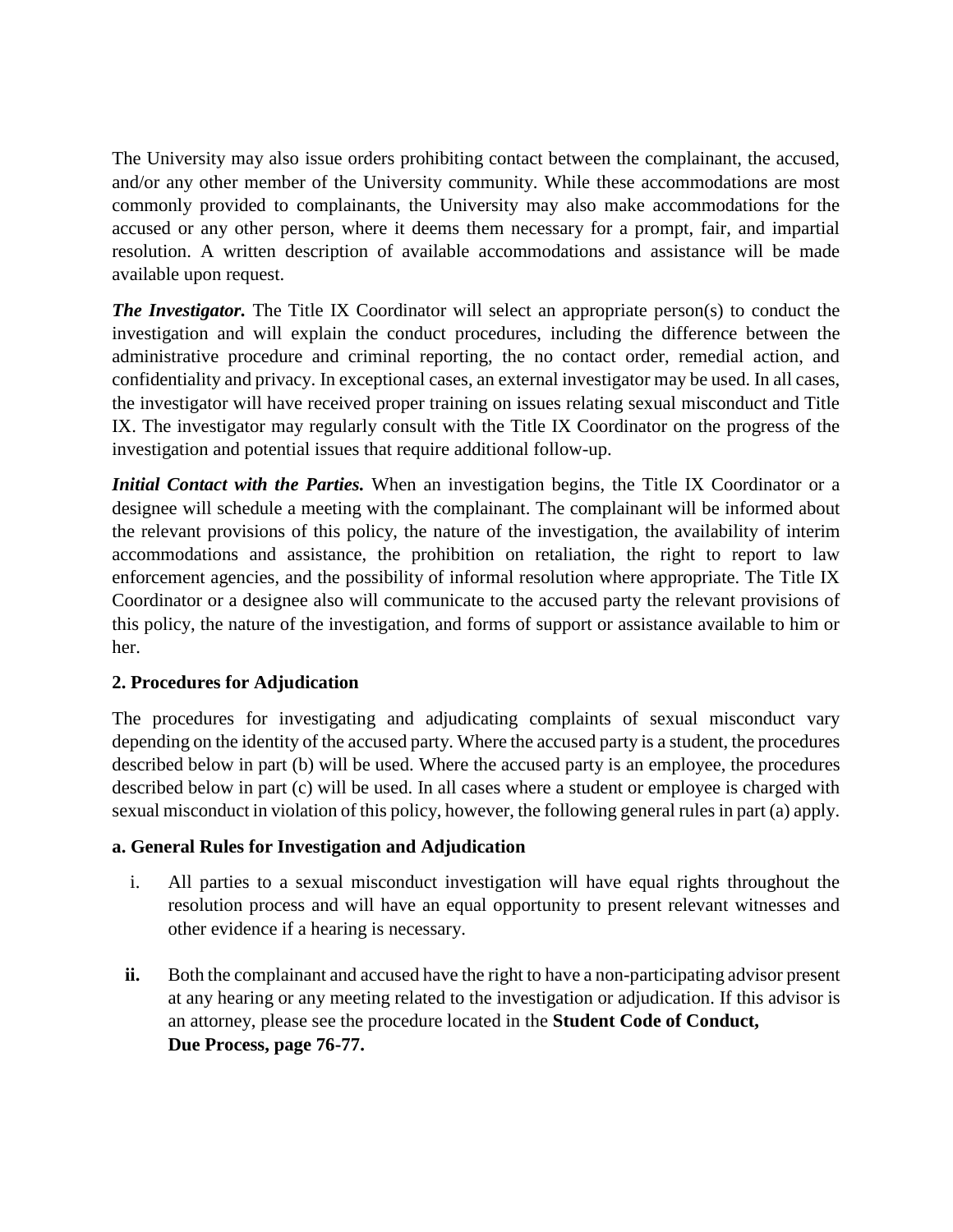- iii. The complainant and accused will be advised of the charges, their rights and the hearing procedure at a pre-hearing conference.
- iv. Both parties will be given reasonable advance notice as to who will hear and adjudicate the matter, as well as the identity of any witnesses, and any other evidence to be presented at any hearing.
- v. The complainant has the right be present during the entirety of any hearing or can choose to participate by remote means at an off-site location.
- vi. The standard of proof for adjudicating any sexual misconduct charge is a preponderance of the evidence standard. In other words, the evidence must show that it is more likely than not that the alleged sexual misconduct occurred.
- vii. The complainant and the accused in a sexual misconduct complaint hearing will be allowed to question or provide information responding to any witness's testimony or other evidence presented during any hearing. However, the complainant and the accused in a sexual misconduct complaint hearing should not directly question or cross-examine each other during the hearing.
- viii. The complainant and the accused will be simultaneously informed, in writing, of the outcome of any disciplinary proceeding, the procedures to appeal the results, any change in the results that occurs prior to the results becoming final, and the time at which the results become final.
	- ix. The Title IX Coordinator will oversee all investigations, hearings and disciplinary proceedings under this policy to ensure such proceedings comply with University policy and applicable law. All persons assigned to investigate sexual misconduct charges will have received proper training on issues related to sexual assault, sexual harassment, domestic violence, and stalking as well as proper methods for ensuring a prompt, thorough and fair investigation. All persons responsible for final adjudication of charges of sexual misconduct will have received proper annual training on the same issues, as well as proper methods of conducting hearings.
	- x. If any party to a disciplinary hearing under this policy believes that any adjudicator or investigator has a conflict of interest that would prevent him or her from handling the matter fairly and impartially, they should communicate that belief to the Title IX Coordinator as early as possible, and in all events prior to any hearing. The Coordinator will review the matter and take remedial action where appropriate, which may include assigning an alternate investigator or adjudicator. In rare cases, the Coordinator may determine that potential conflicts of interest or other factors warrant the appointment of individuals from outside the University community to investigate and/or adjudicate a charge of sexual misconduct.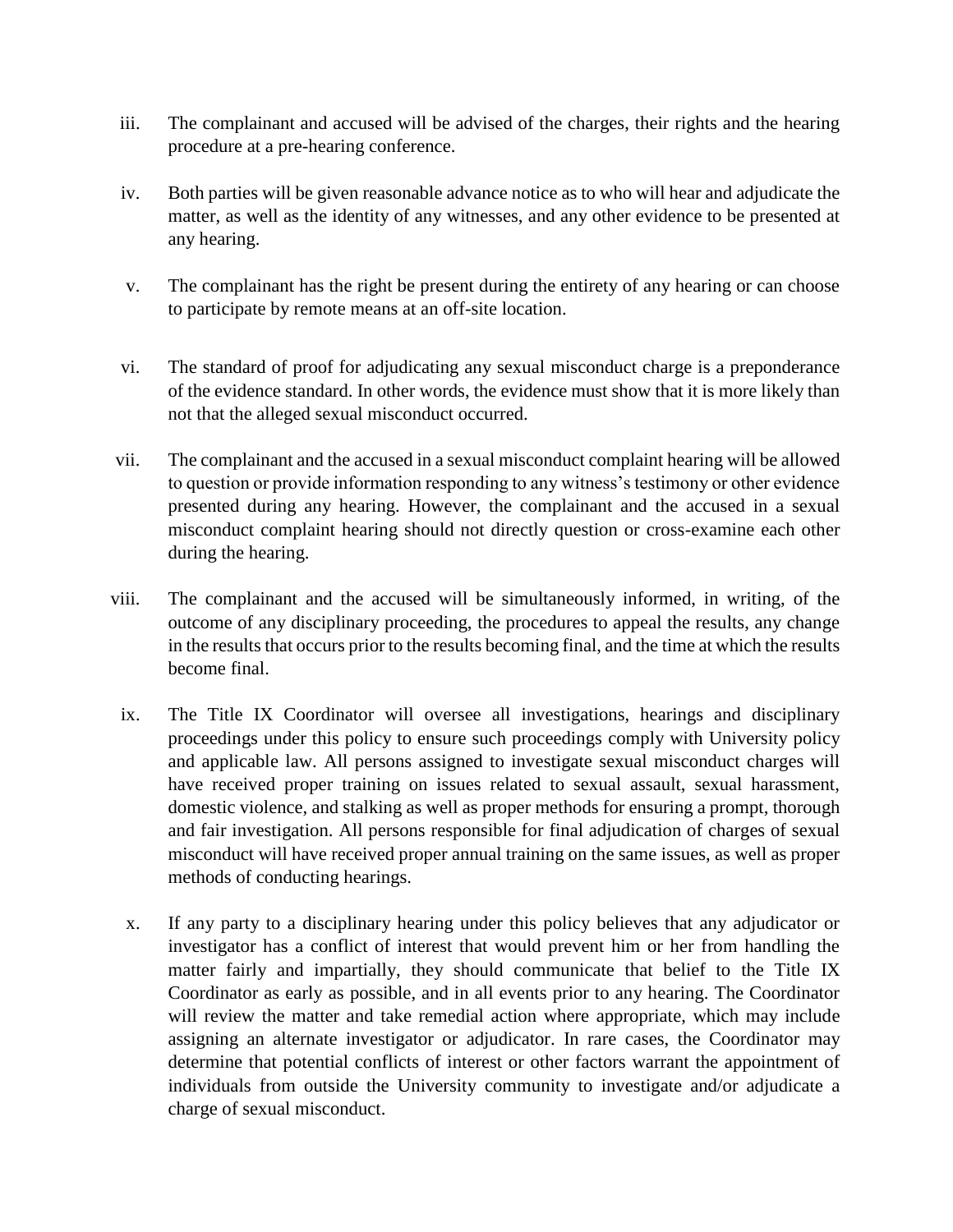#### **b. Where the Accused Person is a Student**

- i. Where the accused person is a student, adjudication proceedings will be conducted according to the general rules as set forth in the Student Code of Conduct. Where this policy contains additional requirements or conflicts with the Student Code of Conduct, this policy will control.
- ii. Cases involving alleged student-on-student sexual misconduct will be assigned to the Student Conduct Judicial Board.
- iii. No student shall sit on any Student Conduct Judicial Board or other board assigned to hear any charge of sexual misconduct.
- iv. In cases of alleged sexual misconduct, the right of appeal described in the Student Code of Conduct shall apply to both the complainant and the accused. Petitions for appeal will be reviewed by the Vice President of Student Affairs in consultation with the Title IX Coordinator and Executive Director of Residential Life and Student Conduct.

#### **c. Where the Accused Person is an Employee**

- i. Where the accused person is an employee, proceedings will be conducted according to the general rules of the Complaint Resolution Procedure set forth in the University's Human Resources Harassment Policy.
- ii. In cases where the accused person is an employee and the complainant is a student and/or a minor, review by the Director of Human Resources of the outcome and any disciplinary or other remedial action, as described in Human Resources Harassment Policy, shall be automatic and mandatory.

#### **d. Where the Accused Person is neither a Student nor an Employee**

- i. In some cases, a person accused of sexual misconduct may be someone other than a University student or employee. In these cases, the University normally will not have the ability to impose discipline directly under this policy. However, the University will take appropriate steps to ensure the safety of the complainant and others, which may include without limitation steps to bar the accused person from campus, exclusion from university programs or activities, and/or referral to appropriate law enforcement agencies.
- ii. Nothing in this policy shall be construed as granting any accused person who is not a University student or employee any procedural or substantive rights in relation to the University's response to alleged sexual misconduct.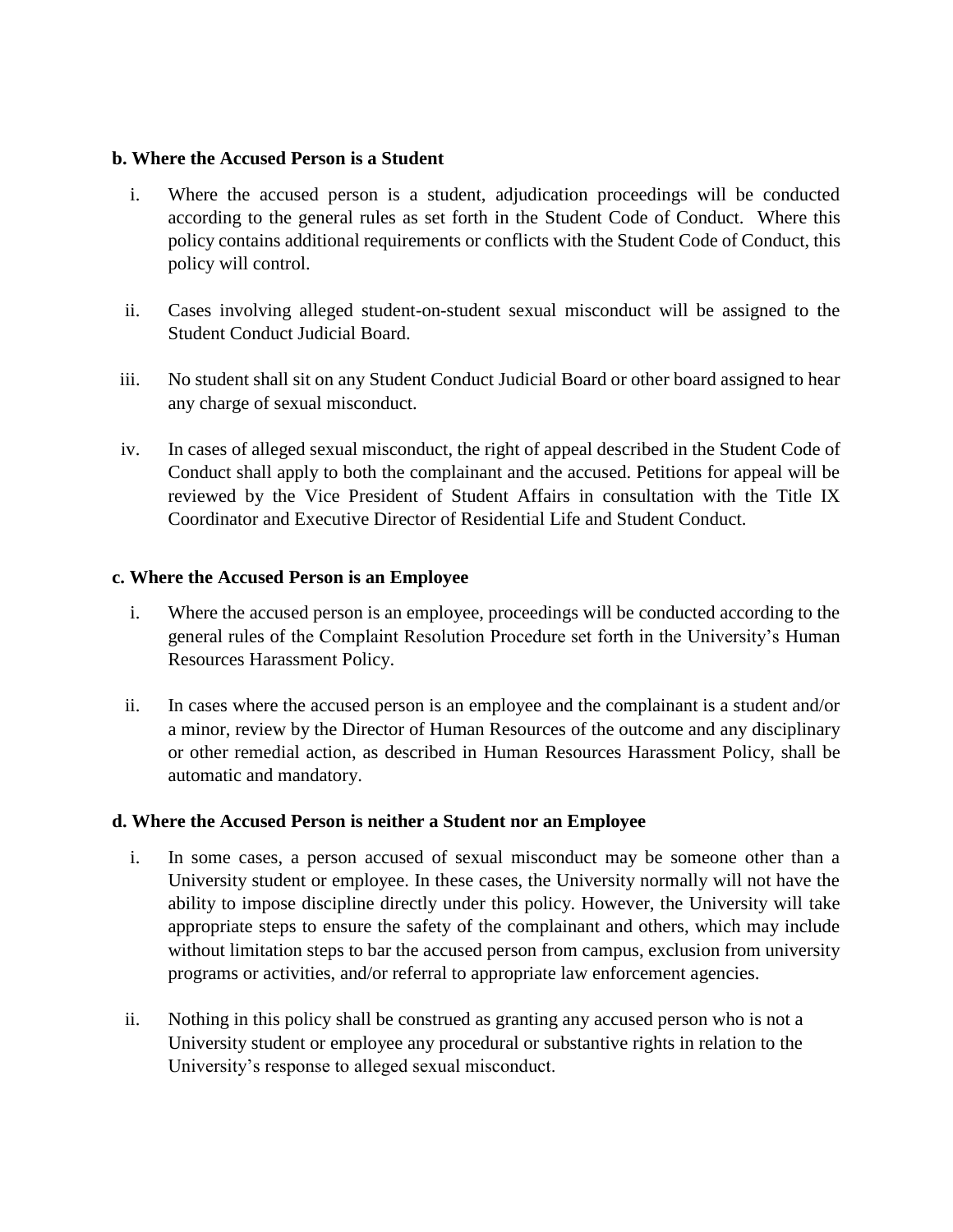#### **6. Possible Sanctions**

Sanctions for violations of this policy must be determined based on the facts of each individual case. Sanctions are distinct from non-punitive interventions—such as no-contact orders or changes in housing assignments—which the University may impose to ensure the safety of community members. Sanctions may include, but are not limited to, one or more of the following:

- **Expulsion:** Separation of the student from the University whereby the student is never eligible for readmission to this University.
- **Termination of Employment:** Removal of an employee from his or her position with the University whereby the employee is not eligible for re-employment.
- **Suspension:** Separation of the student from the University, or temporary removal of an employee with or without pay, for a period of time.
- **Conduct Probation:** An official warning that the student's conduct is in violation of the Student Code of Conduct, but is not sufficiently serious to warrant expulsion or suspension. A student on conduct probation may face expulsion or suspension if found responsible for another violation. A student may also be ineligible to represent the University, and additional restrictions or conditions may be imposed depending on the nature and seriousness of the misconduct as specified in the sanction.
- **Loss of campus housing:** Removal from University housing for disciplinary reasons.
- **Community service:** An individual may have to complete a specified number of community service hours.
- **Restrictions:** The withdrawal of specified privileges for a defined period of time.
- **Reassignment:** Alteration of an employee's duties, work schedule, work location, or other terms of employment, which may or may not involve demotion or reduction of compensation.
- **Restitution:** A payment for financial reimbursement in cases involving loss of or destruction of property or deception.
- **Warning:** Formal reprimand of a student for actions violating the Code of Student Conduct, or a formal warning of an employee to be maintained in his or her employee records.
- **Educational Requirements:** A stipulation to complete a specific educational or training requirement related to the specific infraction. The provision will be clearly defined.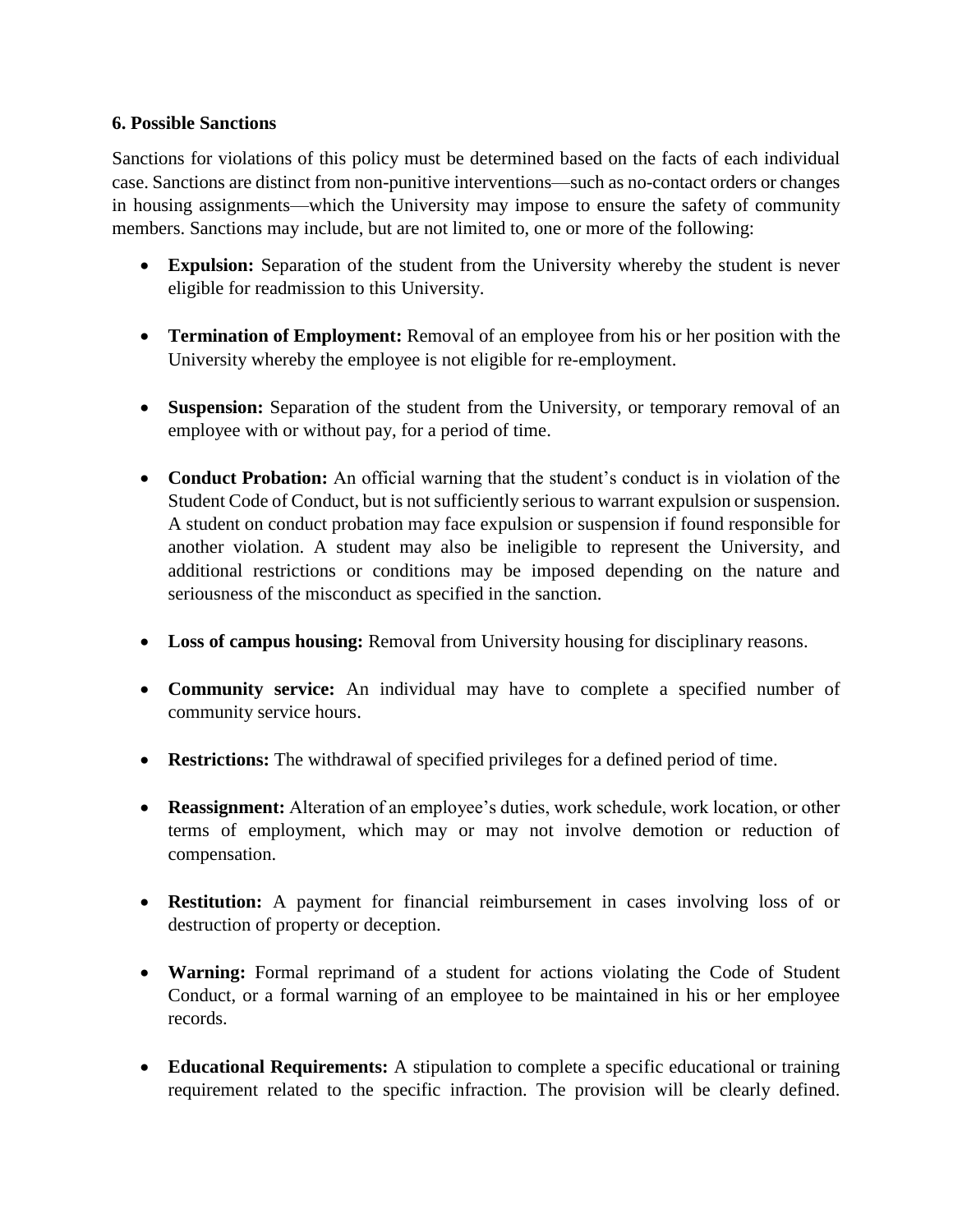Educational requirements may include, but are not limited to, completion of an alcohol or drug education course, an integrity course, remedial training on sexual misconduct issues, essays, reports, etc.

#### **7. Informal Resolution**

In some instances, a complainant may prefer to address sexual misconduct through informal means, such as mediation. Persons interested in informal resolution should communicate that request to the Title IX Coordinator.

If the complainant requests informal resolution, the University will make reasonable efforts to facilitate it. Informal resolution is strictly voluntary. No one, whether complainant or accused, will be compelled to participate in any mediation or other informal resolution. Further, informal resolution efforts always will be supervised by a properly-trained person, such as an administrator or counselor.

Informal resolution is never appropriate in cases of alleged sexual assault or physical violence. In addition, the University may determine that other claims are sufficiently serious that informal resolution would be inappropriate. In such cases, the matter will be resolved through formal adjudication. If at any point either party wishes to end informal resolution efforts, they should communicate that fact to the Title IX Coordinator and formal adjudication proceedings will begin. If after informal efforts have concluded, either party is not satisfied with the result, they should promptly communicate the same to the Title IX Coordinator and formal adjudication proceedings will begin.

### **Assistance and Support**

The University is committed to ensuring that those who report sexual misconduct receive appropriate assistance. The Title IX Coordinator or a designee will inform complainants of their options during the initial investigation of a report, as outlined earlier in this policy, and will work with complainants to identify appropriate assistance and contact persons.

Additionally, to the extent feasible, the University will endeavor to provide reasonable accommodations to those who seek confidential assistance through the resources outlined in this policy. Options for assistance and support include:

#### *Student Counseling Services*

Students who have experienced sexual assault or other misconduct can receive both immediate assistance and longer-term counseling through the Student Counseling Center. Information shared with Student Counseling Center staff is confidential, and will be relayed to University officials only with the express permission of the student. Counselors are trained to help students experiencing trauma related to sexual assault, domestic violence, harassment, and other misconduct.

To contact Student Counseling Center between 8:00 a.m. and 5:00 p.m., Monday through Friday, call 662-254-3831 or visit in person at Student Health Center Building.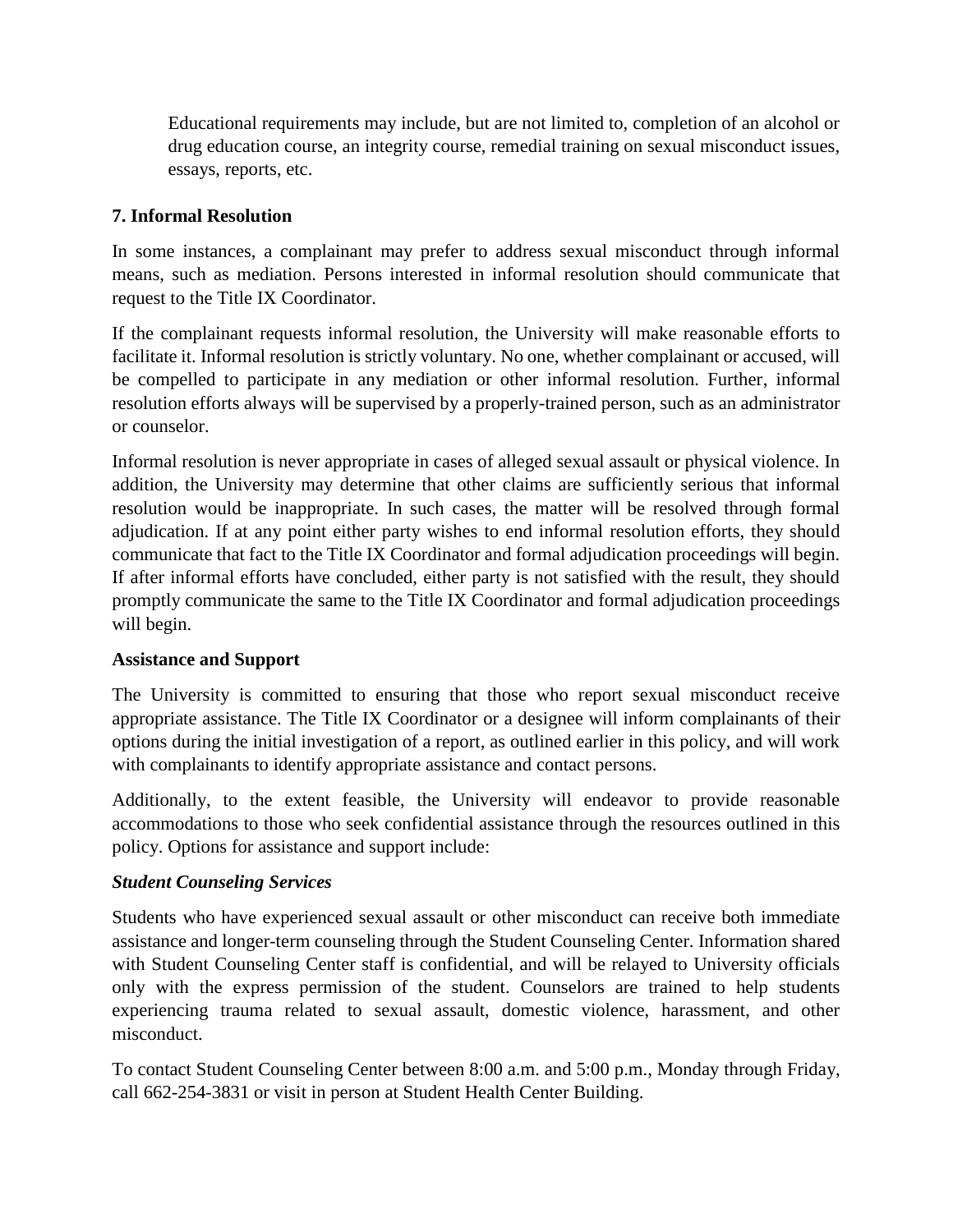## *University Health Services*

The Student Health Center provides medical care to members of the University community. Information shared with Health Center staff, including information pertaining to sexual assault or other misconduct, is confidential. To contact the Student Health Center between 8:00 a.m. and 5:00 p.m. on Monday through Friday, call 662-254-3331. For after-hours medical advice, and for medical emergencies, **call 911**.

# **Training, Education and Awareness**

The University's policy is to provide ongoing training and education to all students and employees on the provisions of this policy and their duties under it. Training and education programs will include, without limitation:

- A clear statement of the University's prohibition of sexual misconduct, including sexual assault, dating violence, and stalking.
- Information designed to enhance awareness of rape, acquaintance rape, domestic violence, dating violence, and stalking.
- Information on the definition of consent.
- Information on bystander intervention strategies to safely prevent harm where a threat of sexual misconduct exists.
- Information on risk reduction, recognizing signs of abusive behavior, and avoiding potential attacks.

The Title IX Coordinator and the Office of Student Conduct will oversee and monitor the University's training and education efforts to ensure their adequacy for these purposes and their compliance with applicable laws. For information on training, education, and awareness programs available at MVSU, please contact the Title IX Coordinator or the Office of Student Conduct.

### **Recordkeeping, Disclosures and Confidentiality**

No information derived from proceedings under this policy shall be released except as permitted or required by law and University policy. As discussed above, in the context of an investigation under this policy, information will be disclosed only to those individuals with a genuine need to know.

# *Clery Act Records and Notifications*

Under the Clery Act, the University is required to maintain records and report annually on certain offenses occurring on campus. Clery reports do not, however, include the names or any other identifying information about the persons involved in any incident.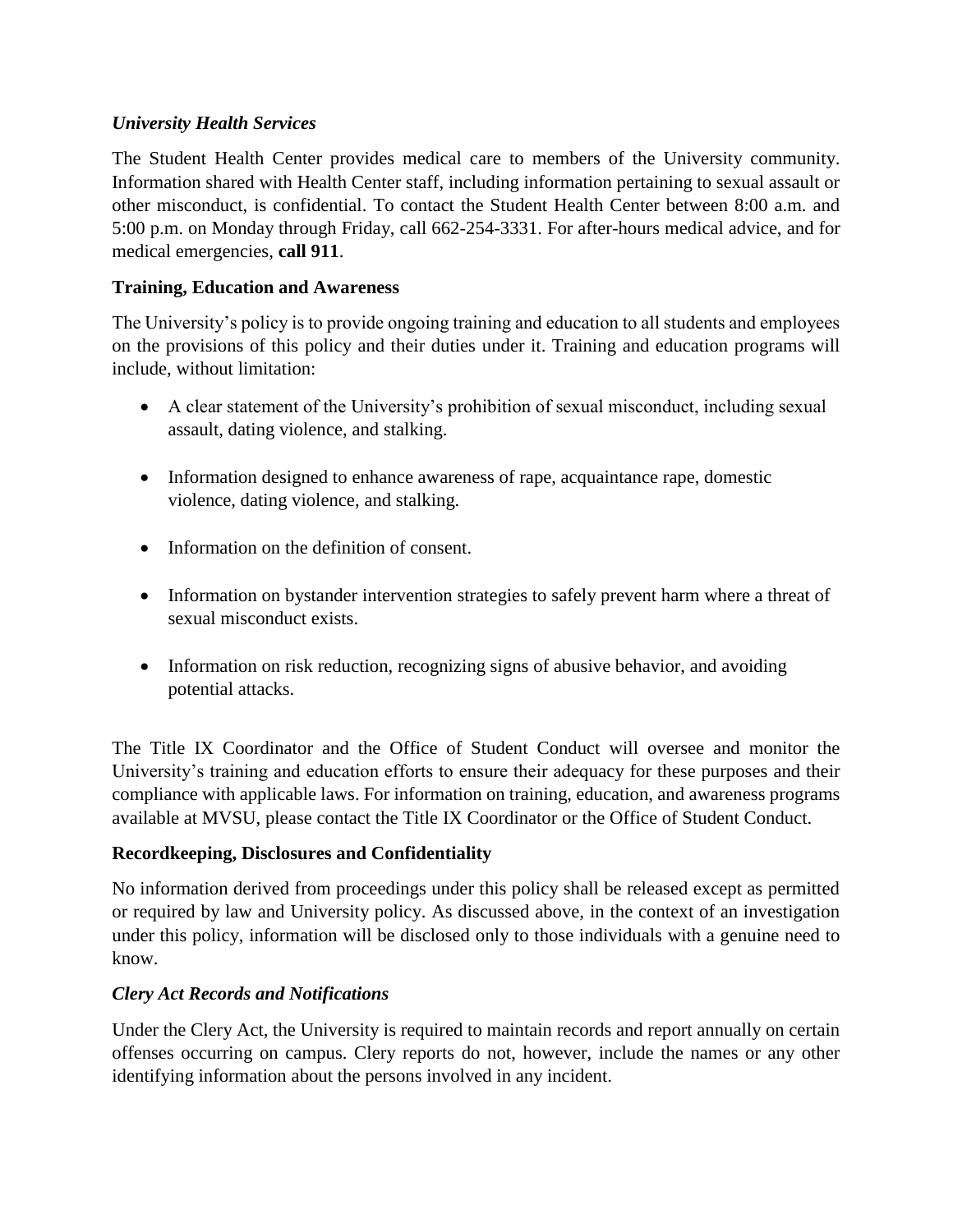If a report of sexual misconduct discloses an immediate threat, the University may issue a notification to protect the health or safety of the community. The University may also share nonidentifying information about reports received in aggregate form, including data about outcomes and sanctions. At no time will the University release the name of the complainant to the general public without the express consent of the complainant or as otherwise permitted or required by law.

# *FERPA Privacy Protections*

Under the Family Educational Rights and Privacy Act (FERPA), identifying information about a complainant, respondent, or reporter who is a student will not be disclosed to third parties unaffiliated with the University, except in response to a lawfully issued subpoena or court order, or as otherwise required or allowed by law.

However, if in connection with a University investigation of alleged sexual misconduct, an accused party requests to view records relating specifically to the accused party, the University may be required to grant the request. In such cases, the University will redact all personally identifying information to the extent permitted or required by law.

Incident reports prepared by the University Police Department may be considered public records under the Mississippi Public Records Act (MPRA) and may not be protected by FERPA. This means the University may be required to make them available for inspection upon request. All such requests must be made pursuant to the University's Public Records Request Procedure and reviewed by the Office of General Counsel. To the extent any incident report is subject to disclosure, the University will redact the victim's personally identifying information to the extent permitted by law.

# **Coordination with Other Policies**

# *Employee-Student Relationships*

The University encourages personable relationships on a "professional" level between its employees, faculty, staff and students. The learning environment is enhanced when students feel that employees, faculty and/or staff members are approachable and ready to help with their individual educational needs.

However, for the protection of the University, its employees and students, all employees, faculty and staff members should avoid contact and/or relationships with students for any reason unrelated to the curriculum process or educational purposes of the University. To avoid the potential for creating problems within the University community and mitigate the potential exposure, all employees, faculty and staff members should strive to:

- limit one-on-one contact with a student outside the learning environment;
- avoid purely personal communications (phone calls, e-mails, text messages, etc.) and/or questionable situations where the faculty or staff member's integrity and/or reputation may be compromised;